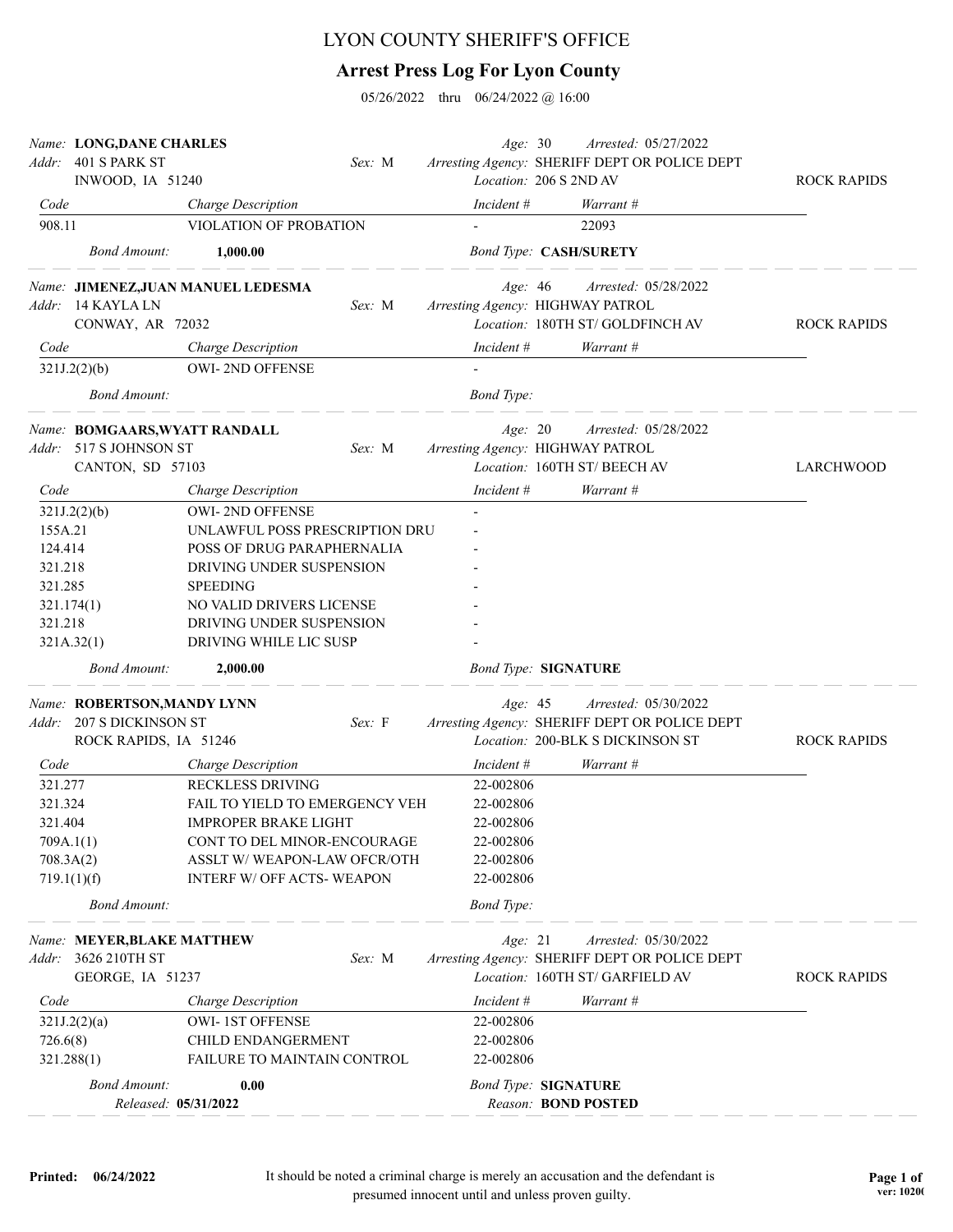| Addr:                      | Name: ******JUVENILE******<br>*******JUVENILE******<br>******JUVENILE****** |                                                                                                                 | Sex: F | Age: 11                                           | Arrested: 05/30/2022<br>Arresting Agency: SHERIFF DEPT OR POLICE DEPT<br>Location: ISLAND PARK                 | *****Juvenile*****<br><b>ROCK RAPIDS</b> |
|----------------------------|-----------------------------------------------------------------------------|-----------------------------------------------------------------------------------------------------------------|--------|---------------------------------------------------|----------------------------------------------------------------------------------------------------------------|------------------------------------------|
| Code                       |                                                                             | Charge Description                                                                                              |        | Incident #                                        | Warrant #                                                                                                      |                                          |
|                            | 714.2(5) [LARC]                                                             | THEFT 5TH DEGREE<\$300                                                                                          |        | 22-002812                                         |                                                                                                                |                                          |
|                            | <b>Bond Amount:</b>                                                         |                                                                                                                 |        | <b>Bond</b> Type:                                 |                                                                                                                |                                          |
|                            | Name: POTTER, MARTIN DUANE<br>Addr: 1125 BROWN ST<br>LARCHWOOD, IA 51241    |                                                                                                                 | Sex: M | Age: 39                                           | <i>Arrested:</i> 05/31/2022<br>Arresting Agency: SHERIFF DEPT OR POLICE DEPT<br>Location: BUCHANAN AV/ IA 9 HY | LARCHWOOD                                |
| Code                       |                                                                             | Charge Description                                                                                              |        | Incident #                                        | Warrant #                                                                                                      |                                          |
|                            | 321J.4(8)(c)<br>321.174(1)                                                  | OPERATION W/OUT IGN INTERLOCK<br>NO VALID DRIVERS LICENSE                                                       |        | 22-002821<br>22-002821                            |                                                                                                                |                                          |
|                            | <b>Bond Amount:</b>                                                         |                                                                                                                 |        | <b>Bond</b> Type:                                 |                                                                                                                |                                          |
| Addr:                      | Name: ENGELKES, BRADLY DUANE<br>307 E DAKOTA AV<br>GEORGE, IA 51237         |                                                                                                                 | Sex: M | Age: 41                                           | Arrested: 05/31/2022<br>Arresting Agency: SHERIFF DEPT OR POLICE DEPT<br>Location: 307 E DAKOTA AV             | <b>GEORGE</b>                            |
| Code                       |                                                                             | Charge Description                                                                                              |        | Incident #                                        | Warrant #                                                                                                      |                                          |
|                            | 708.2A(2)(c) [AG<br>708.2A(2)(d)                                            | DOM ASSLT W/WEAPON-1ST<br>DOM ASSLT IMPEDE AIR/BLOOD FLO                                                        |        | 22-002824<br>22-002824                            |                                                                                                                |                                          |
|                            | <b>Bond Amount:</b>                                                         | 2,000.00                                                                                                        |        |                                                   | <b>Bond Type: CASH/SURETY</b>                                                                                  |                                          |
| Addr:                      | Name: IBRAHIM, LIBAN MARTIN<br>11365 WESTWIND DR<br>EDEN PRAIRIE, MN        |                                                                                                                 | Sex: M | Age: 31                                           | Arrested: 06/01/2022<br>Arresting Agency: DEPT OF CRIMINAL INVESTIGATION<br>Location: 1415 GRAND FALLS BL      | <b>LARCHWOOD</b>                         |
| Code                       |                                                                             | Charge Description                                                                                              |        | Incident #                                        | Warrant #                                                                                                      |                                          |
| 820.2                      |                                                                             | <b>FUGITIVE FROM JUSTICE</b>                                                                                    |        |                                                   |                                                                                                                |                                          |
|                            | <b>Bond Amount:</b><br>Released: 06/07/2022                                 | 10,825.00                                                                                                       |        |                                                   | <b>Bond Type: Bond Not Set</b><br>Reason: MISC TRANSFER                                                        |                                          |
| Addr:                      | Name: KIERSTEAD, JAMES MICHAEL<br>507 BROWN ST                              |                                                                                                                 | Sex: M | Age: 30                                           | Arrested: 06/04/2022<br>Arresting Agency: SHERIFF DEPT OR POLICE DEPT                                          |                                          |
|                            | LARCHWOOD, IA 51241                                                         |                                                                                                                 |        |                                                   | Location: 507 BROWN ST                                                                                         | <b>LARCHWOOD</b>                         |
| Code<br>321.284<br>321.20B | 321J.2(2)(b)                                                                | Charge Description<br>OPEN CONTAINER-DRIVER 21+ YOA<br>PROVIDE PROOF FINANCIAL LIABIL<br><b>OWI-2ND OFFENSE</b> |        | Incident #<br>22-002920<br>22-002920<br>22-002920 | Warrant #                                                                                                      |                                          |
| 124.414                    | 708.2A(2)(b)<br>124.401(5) [SRMS                                            | DOMESTIC ASSLT-BODILY INJRY-1S<br>POSS OF DRUG PARAPHERNALIA<br>POSS CTRL SUBST-MARIJUANA 1ST                   |        | 22-002920<br>22-002920<br>22-002920               |                                                                                                                |                                          |
|                            | <b>Bond Amount:</b>                                                         | 2,000.00<br>Released: 06/05/2022                                                                                |        |                                                   | <b>Bond Type: SIGNATURE</b><br>Reason: <b>BOND POSTED</b>                                                      |                                          |
| Addr:                      | Name: GLADSEE, DANIELLE RENE<br>507 BROWN ST<br>LARCHWOOD, IA 51241         |                                                                                                                 | Sex: F | Age: 27                                           | Arrested: 06/04/2022<br>Arresting Agency: SHERIFF DEPT OR POLICE DEPT<br>Location: 507 BROWN ST                | LARCHWOOD                                |
| Code                       |                                                                             | Charge Description                                                                                              |        | Incident #                                        | Warrant #                                                                                                      |                                          |
| 321.284A<br>124.414        |                                                                             | OPEN CONTAINER-PASSNGR-21+YOA<br>POSS OF DRUG PARAPHERNALIA                                                     |        | 22-002920<br>22-002920                            |                                                                                                                |                                          |
|                            | <b>Bond Amount:</b>                                                         | 0.00<br>Released: 06/05/2022                                                                                    |        |                                                   | <b>Bond Type: SIGNATURE</b><br>Reason: REL ON RECOG                                                            |                                          |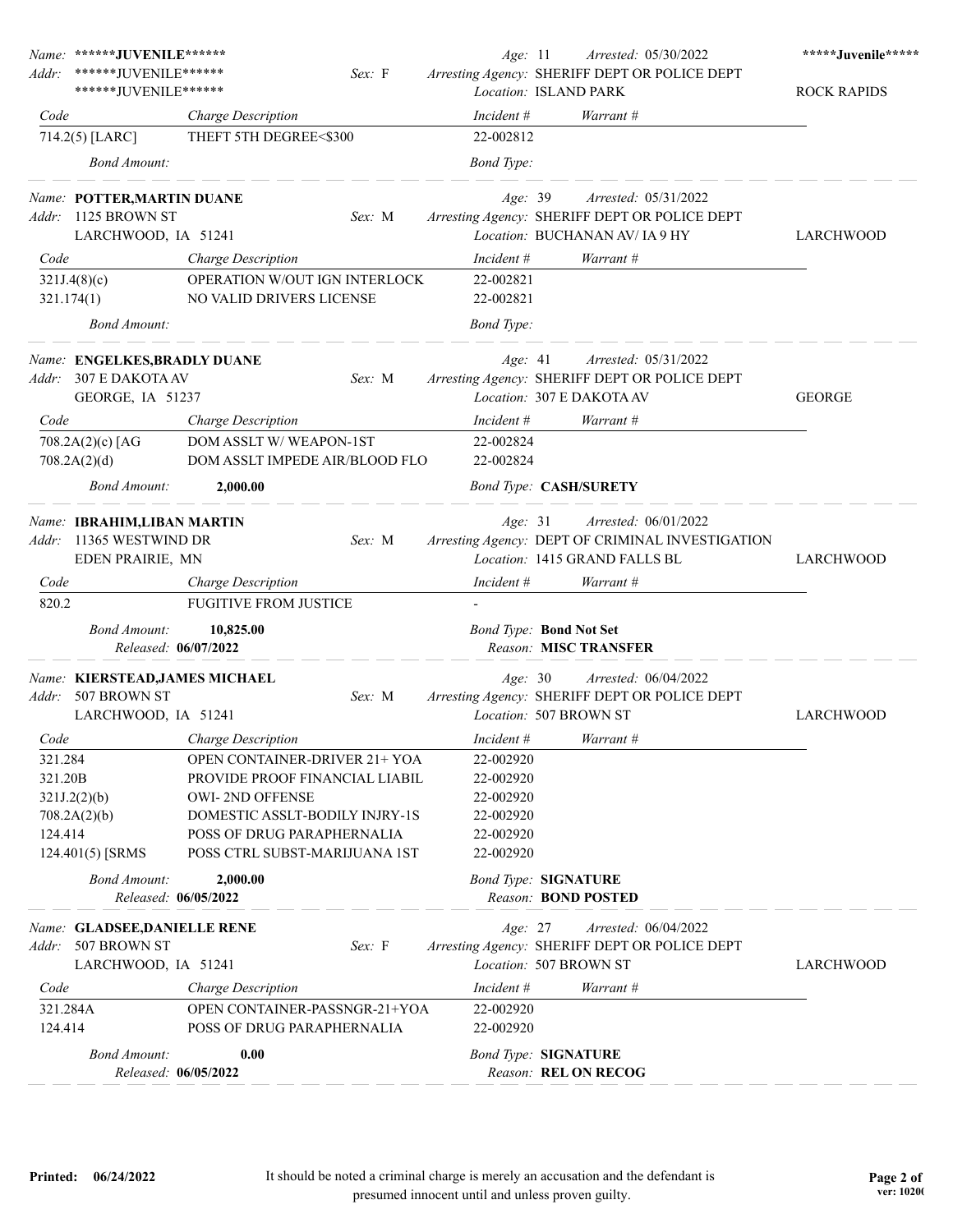|          | Name: ROZEBOOM, NICOLE KATHRYN |                                   |        | Age: 42                 | Arrested: 06/05/2022                          |                    |
|----------|--------------------------------|-----------------------------------|--------|-------------------------|-----------------------------------------------|--------------------|
| Addr:    | 1870 230TH ST                  |                                   | Sex: F |                         | Arresting Agency: SHERIFF DEPT OR POLICE DEPT |                    |
|          | INWOOD, IA 51240               |                                   |        |                         | Location: S CHERRY ST/W JEFFERSON ST          | <b>INWOOD</b>      |
| Code     |                                | Charge Description                |        | Incident #              | Warrant #                                     |                    |
|          | 321J.2(2)(a)                   | <b>OWI-1ST OFFENSE</b>            |        | 22-002924               |                                               |                    |
|          | <b>Bond Amount:</b>            |                                   |        | <b>Bond</b> Type:       |                                               |                    |
|          | Name: ERICKSON, TICHELLE RAE   |                                   |        | Age: 42                 | Arrested: 06/05/2022                          |                    |
|          | Addr: 202 S TAMA ST            |                                   | Sex: F |                         | Arresting Agency: SHERIFF DEPT OR POLICE DEPT |                    |
|          | ROCK RAPIDS, IA 51246          |                                   |        | Location: 202 S TAMA ST |                                               | <b>ROCK RAPIDS</b> |
| Code     |                                | Charge Description                |        | Incident #              | Warrant #                                     |                    |
|          | 718.6(1) [SMMS]                | FALSE REPORT TO PUBLIC ENTITY     |        |                         |                                               |                    |
|          | <b>Bond Amount:</b>            |                                   |        | <b>Bond</b> Type:       |                                               |                    |
|          |                                | Name: MARTIN PEREZ, MAYNOR JAVIER |        | Age: 20                 | Arrested: 06/05/2022                          |                    |
| Addr:    | 1231 7TH NE #2                 |                                   | Sex: M |                         | Arresting Agency: SHERIFF DEPT OR POLICE DEPT |                    |
|          | SIOUX CENTER, IA 51250         |                                   |        |                         | Location: 1600 CHESTNUT AV                    | <b>LARCHWOOD</b>   |
| Code     |                                | <b>Charge Description</b>         |        | Incident #              | Warrant #                                     |                    |
| 321.20B  |                                | PROVIDE PROOF FINANCIAL LIABIL    |        | 22-002936               |                                               |                    |
| 321.17   |                                | OPERATE NON REGISTERED VEHICLE    |        | 22-002936               |                                               |                    |
|          | 321.174(1)                     | NO VALID DRIVERS LICENSE          |        | 22-002936               |                                               |                    |
| 719.1A   |                                | FALSE ID OF LAW/PUBLIC SVC OFF    |        | 22-002936               |                                               |                    |
|          | <b>Bond Amount:</b>            | 825.00                            |        |                         | <b>Bond Type: CASH/SURETY</b>                 |                    |
|          | Released: 06/06/2022           |                                   |        |                         | Reason: BONDED W/O INITIAL                    |                    |
|          | Name: RODRIGUEZ, ROBERT        |                                   |        | Age: 54                 | Arrested: 06/08/2022                          |                    |
| Addr:    | 7900 E ARROWHEAD PKWY AP       |                                   | Sex: M |                         | Arresting Agency: SHERIFF DEPT OR POLICE DEPT |                    |
|          | SIOUX FALLS, SD 57110          |                                   |        |                         | Location: GRAND FALLS CASINO                  | LARCHWOOD          |
| Code     |                                | Charge Description                |        | Incident #              | Warrant #                                     |                    |
|          | 124.401(5)                     | POSS CNTL SUBST-1,2,3RD           |        |                         |                                               |                    |
|          | 715A.11(1)                     | SYNTH URINE DRUG/ALC TEST 1ST     |        |                         |                                               |                    |
| 124.414  |                                | POSS OF DRUG PARAPHERNALIA        |        |                         |                                               |                    |
|          | <b>Bond Amount:</b>            |                                   |        | <b>Bond Type:</b>       |                                               |                    |
|          | Name: BADADA, ANWERE SADO      |                                   |        | Age: 28                 | <i>Arrested:</i> 06/08/2022                   |                    |
|          | Addr: 3321 N 7TH AVE           |                                   | Sex: M |                         | Arresting Agency: SHERIFF DEPT OR POLICE DEPT |                    |
|          | SIOUX FALLS, SD 57104          |                                   |        |                         | Location: 305 W 4TH STREET                    | <b>SIOUX FALLS</b> |
| Code     |                                | <b>Charge Description</b>         |        | Incident #              | Warrant #                                     |                    |
|          |                                | <b>FAIL TO APPEAR</b>             |        |                         | 22109                                         |                    |
| 811.2(8) |                                |                                   |        |                         |                                               |                    |
|          | Bond Amount:                   | 2,000.00                          |        |                         | <b>Bond Type: CASH/SURETY</b>                 |                    |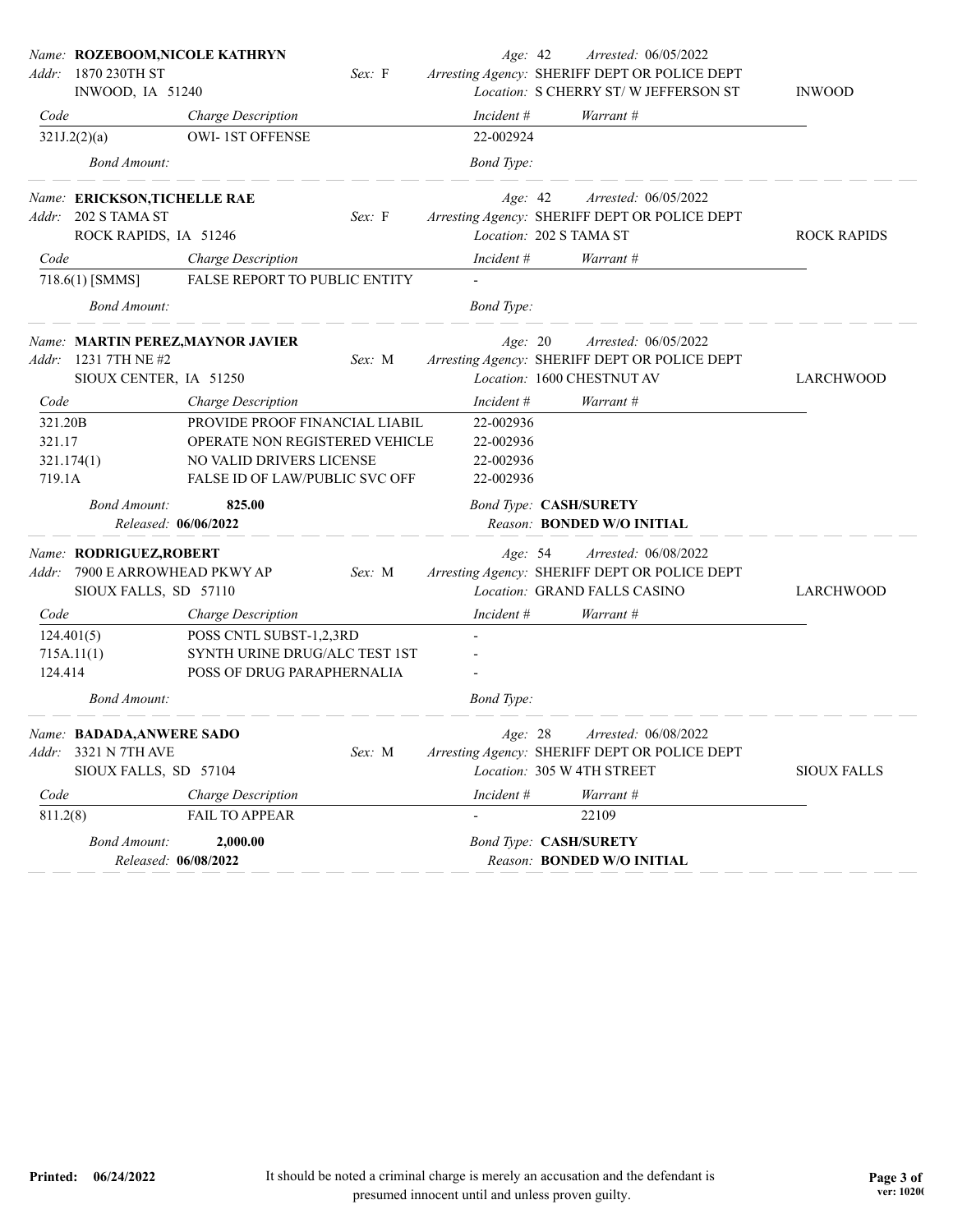|            |                             | Name: DELAPAZ, ALEXANDER CASEY    |        | Age: 31                     | Arrested: 06/08/2022                          |                    |
|------------|-----------------------------|-----------------------------------|--------|-----------------------------|-----------------------------------------------|--------------------|
| Addr:      | 1308 RUSSELL ST             |                                   | Sex: M |                             | Arresting Agency: SHERIFF DEPT OR POLICE DEPT |                    |
|            | SIOUX FALLS, SD 57100       |                                   |        |                             | Location: 410 S BOONE ST                      | <b>ROCK RAPIDS</b> |
| Code       |                             | Charge Description                |        | Incident #                  | Warrant #                                     |                    |
| 811.2(8)   |                             | <b>FAIL TO APPEAR</b>             |        |                             | 21257                                         |                    |
| 811.2(8)   |                             | <b>FAIL TO APPEAR</b>             |        |                             | 21256                                         |                    |
| 811.2(8)   |                             | <b>FAIL TO APPEAR</b>             |        |                             | 21255                                         |                    |
| 811.2(8)   |                             | <b>FAIL TO APPEAR</b>             |        |                             | 21048                                         |                    |
| 811.2(8)   |                             | <b>FAIL TO APPEAR</b>             |        |                             | 21058                                         |                    |
| 811.2(8)   |                             | <b>FAIL TO APPEAR</b>             |        |                             | 21059                                         |                    |
|            | 715A.8(3)(c)                | <b>IDENTITY THEFT&lt;\$1500</b>   |        |                             | 21062                                         |                    |
| 811.2(8)   |                             | <b>FAIL TO APPEAR</b>             |        |                             | 21207                                         |                    |
| 811.2(8)   |                             | <b>FAIL TO APPEAR</b>             |        |                             | 21208                                         |                    |
| 714.2(5)   |                             | THEFT 5TH DEGREE<\$300            |        | 21-000950                   | 21055                                         |                    |
| 321A.32(1) |                             | DRIVING WHILE LIC SUSP            |        |                             | 21056                                         |                    |
|            | 715A.2(2)(a)                | FORGERY-FELONY                    |        |                             | 21057                                         |                    |
| 811.2(8)   |                             | <b>FAIL TO APPEAR</b>             |        |                             | 21209                                         |                    |
|            | <b>Bond Amount:</b>         | 12,500.00                         |        | <b>Bond Type: SIGNATURE</b> |                                               |                    |
|            |                             | Name: SMITH, ALEXANDER LEE VERLON |        | Age: 30                     | Arrested: 06/08/2022                          |                    |
|            | Addr: 1113 E 14TH ST        |                                   | Sex: M |                             | Arresting Agency: SHERIFF DEPT OR POLICE DEPT |                    |
|            | SIOUX FALLS, SD 57103       |                                   |        |                             | Location: 410 S BOONE ST                      | <b>ROCK RAPIDS</b> |
| Code       |                             | Charge Description                |        | Incident #                  | Warrant #                                     |                    |
| 908.11     |                             | VIOLATION OF PROBATION            |        | 22-003001                   | 22021                                         |                    |
|            | <b>Bond Amount:</b>         | 2,000.00                          |        |                             | <b>Bond Type: CASH/SURETY</b>                 |                    |
|            | Name: MALLOY, ANTHONY SCOTT |                                   |        | Age: 22                     | Arrested: 06/08/2022                          |                    |
|            | Addr: 219 BUNCOMBE DRIVE #8 |                                   | Sex: M |                             | Arresting Agency: SHERIFF DEPT OR POLICE DEPT |                    |
|            | ROCK RAPIDS, IA 51246       |                                   |        |                             | Location: 1357 HARDING AV                     | <b>ROCK RAPIDS</b> |
| Code       |                             | Charge Description                |        | Incident #                  | Warrant #                                     |                    |
| 321.277    |                             | RECKLESS DRIVING                  |        | 22-003007                   |                                               |                    |
| 321.174(1) |                             | NO VALID DRIVERS LICENSE          |        | 22-003007                   |                                               |                    |
| 321.20B    |                             | PROVIDE PROOF FINANCIAL LIABIL    |        | 22-003007                   |                                               |                    |
|            | <b>Bond Amount:</b>         | 300.00                            |        | <b>Bond Type: SIGNATURE</b> |                                               |                    |
|            |                             | Released: 06/09/2022              |        |                             | Reason: BONDED W/O INITIAL                    |                    |
|            |                             | Name: PEREZ VICENTE, ROLFIALIRIO  |        | Age: 33                     | Arrested: 06/09/2022                          |                    |
|            | Addr: 801 PINE ST           |                                   | Sex: M |                             | Arresting Agency: SHERIFF DEPT OR POLICE DEPT |                    |
|            | SHELDON, IA 51201           |                                   |        | Location: IA9E              |                                               | <b>ROCK RAPIDS</b> |
| Code       |                             | Charge Description                |        | Incident #                  | Warrant #                                     |                    |
| 321.218(1) |                             | DRIVING UNDER SUSPENSION          |        |                             |                                               |                    |
| 321.17     |                             | OPERATE NON REGISTERED VEHICLE    |        |                             |                                               |                    |
| 321.446    |                             | FAIL TO USE CHILD RESTRAINT DE    |        |                             |                                               |                    |
|            | <b>Bond Amount:</b>         |                                   |        | <b>Bond Type:</b>           |                                               |                    |
|            |                             |                                   |        |                             |                                               |                    |
|            | Name: GROEN, SANDRA KAY     |                                   |        | Age: 73                     | Arrested: 06/09/2022                          |                    |
|            | Addr: 101 FISHER ST         |                                   | Sex: F |                             | Arresting Agency: SHERIFF DEPT OR POLICE DEPT |                    |
|            | LITTLE ROCK, IA 51243       |                                   |        | Location: LYON-60           |                                               | <b>ROCK RAPIDS</b> |
| Code       |                             | Charge Description                |        | Incident #                  | Warrant #                                     |                    |
| 321.218(1) |                             | DRIVING UNDER SUSPENSION          |        |                             |                                               |                    |
| 321.17     |                             | OPERATE NON REGISTERED VEHICLE    |        |                             |                                               |                    |
|            | <b>Bond Amount:</b>         |                                   |        | <b>Bond Type:</b>           |                                               |                    |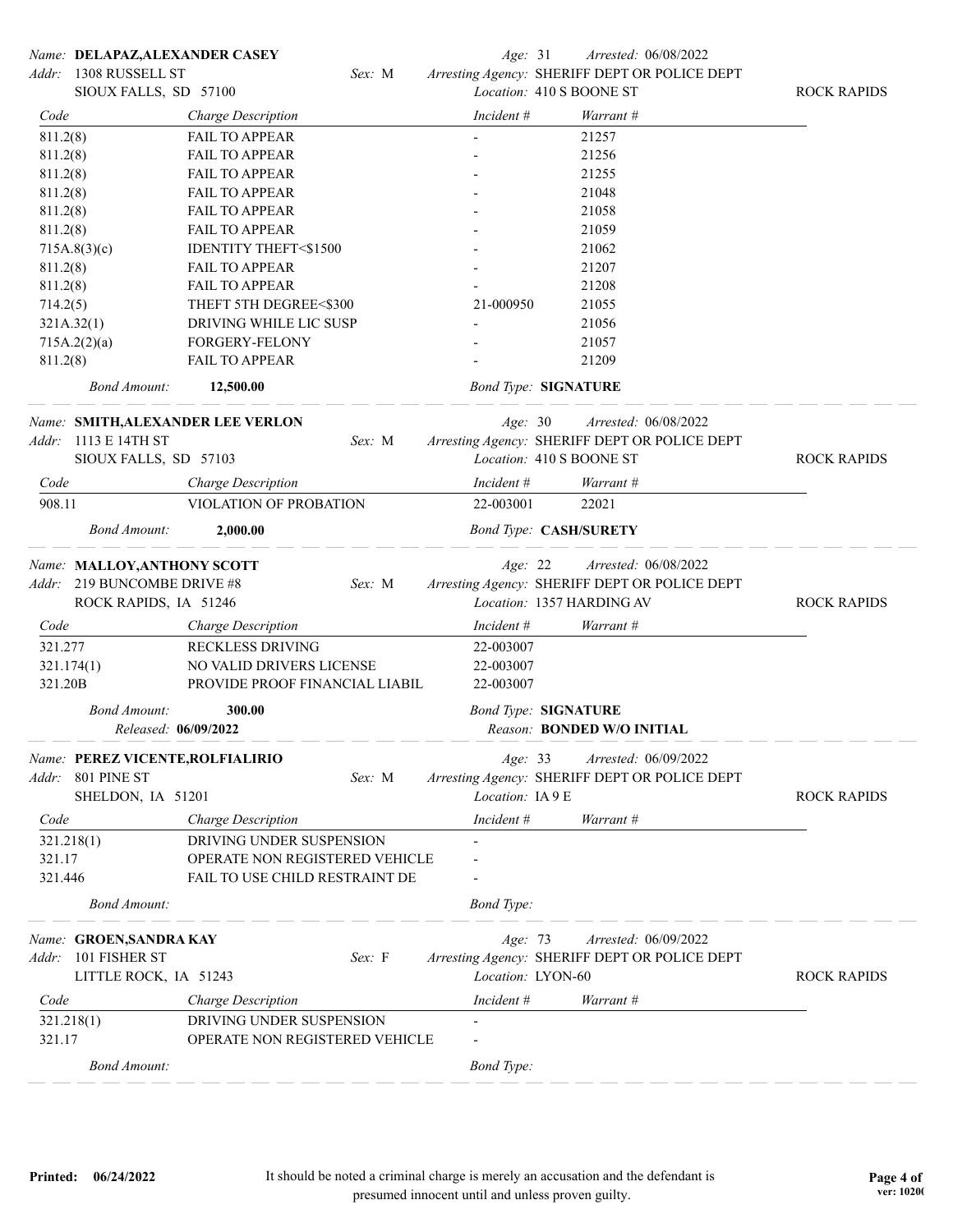|                                   | Name: DAVIS, JONAH ARIAH<br>Addr: 1106 HOLDER ST<br>LARCHWOOD, IA 51241    |                                                                                                                       | Sex: M | Age: 18                                          | Arrested: 06/09/2022<br>Arresting Agency: SHERIFF DEPT OR POLICE DEPT<br>Location: S 2 AV E/ S TAMA ST | <b>ROCK RAPIDS</b> |
|-----------------------------------|----------------------------------------------------------------------------|-----------------------------------------------------------------------------------------------------------------------|--------|--------------------------------------------------|--------------------------------------------------------------------------------------------------------|--------------------|
| Code                              |                                                                            | Charge Description                                                                                                    |        | Incident #                                       | Warrant #                                                                                              |                    |
|                                   | 321A.32(1)                                                                 | DRIVING WHILE LIC SUSP                                                                                                |        | 22-003041                                        |                                                                                                        |                    |
| 321J.21                           |                                                                            | DRIVE LIC DENIED/REVOKED-OWI                                                                                          |        | 22-003041                                        |                                                                                                        |                    |
|                                   | <b>Bond Amount:</b><br>Released: 06/09/2022                                | 1,300.00                                                                                                              |        | <b>Bond Type: CASH/SURETY</b>                    | Reason: BONDED W/O INITIAL                                                                             |                    |
|                                   | Name: COOL, CHRISTINE MARIE<br>Addr: HOMELESS                              |                                                                                                                       | Sex: F | Age: 48<br>Arresting Agency: OTHER AGENCY        | Arrested: 06/10/2022<br>Location: 1415 GRAND FALLS BL                                                  | LARCHWOOD          |
| Code                              |                                                                            | Charge Description                                                                                                    |        | Incident #                                       | Warrant #                                                                                              |                    |
| 124.401(5)<br>820.14              | 124.401(5) [SRMS                                                           | POSS CNTL SUBST-1,2,3RD<br>POSS CTRL SUBST-MARIJUANA 1ST<br>OUT OF COUNTY/STATE WARRANT                               |        | 22-003043<br>22-003043<br>22-003043              |                                                                                                        |                    |
|                                   | <b>Bond Amount:</b><br>Released: 06/13/2022                                | 0.00                                                                                                                  |        | <b>Bond Type: Bond Not Set</b>                   | Reason: SHIPPED OUT                                                                                    |                    |
| Addr:                             | Name: COOL, ALEXANDER MARKUS<br>706 E 20TH STREET<br>SIOUX FALLS, SD 57105 |                                                                                                                       | Sex: M | Age: 24                                          | Arrested: 06/10/2022<br>Arresting Agency: SHERIFF DEPT OR POLICE DEPT<br>Location: 1415 GRAND FALLS BL | <b>LARCHWOOD</b>   |
| Code                              |                                                                            | Charge Description                                                                                                    |        | Incident #                                       | Warrant #                                                                                              |                    |
| 124.401(5)<br>123.46(3)<br>820.14 |                                                                            | POSS CNTL SUBST-1,2,3RD<br>SIMULATE PUBLIC INTOX-1ST<br>OUT OF COUNTY/STATE WARRANT                                   |        | 22-003043<br>22-003043<br>22-003043              |                                                                                                        |                    |
|                                   | <b>Bond Amount:</b><br>Released: 06/11/2022                                | 0.00                                                                                                                  |        | <b>Bond Type: Bond Not Set</b>                   | Reason: UNSECURED BOND                                                                                 |                    |
|                                   | Name: FRIE,LINDA MARILYN<br>Addr: PO BOX 104<br>HARRISBURG, SD 57032       |                                                                                                                       | Sex: F | Age: 40<br>Location: LAKE PAHOJA                 | Arrested: 06/11/2022<br>Arresting Agency: SHERIFF DEPT OR POLICE DEPT                                  | <b>INWOOD</b>      |
| Code                              |                                                                            | Charge Description                                                                                                    |        | Incident #                                       | Warrant #                                                                                              |                    |
| 124.414                           | 124.401(5)                                                                 | POSS CNTL SUBST-1,2,3RD<br>POSS OF DRUG PARAPHERNALIA                                                                 |        |                                                  |                                                                                                        |                    |
|                                   | <b>Bond Amount:</b>                                                        |                                                                                                                       |        | <b>Bond Type:</b>                                |                                                                                                        |                    |
| Addr:                             | Name: EBRIGHT, BRIAN ANTHONY<br>50809 W 14TH ST<br>SIOUX FALLS, SD 57106   |                                                                                                                       | Sex: M | Age: 42                                          | Arrested: 06/11/2022<br>Arresting Agency: SHERIFF DEPT OR POLICE DEPT<br>Location: 180TH ST/ ASHLEY AV | <b>LARCHWOOD</b>   |
| Code                              |                                                                            | Charge Description                                                                                                    |        | Incident #                                       | Warrant #                                                                                              |                    |
| 124.414<br>124.401(5)             | 321.279(2)(a)<br>719.1(1)(b)                                               | ELUDING-SPEED 25 OVR LIMIT<br>POSS OF DRUG PARAPHERNALIA<br>INTERFERENCE WITH OFFICIAL ACT<br>POSS CNTL SUBST-1,2,3RD |        | 22-003072<br>22-003072<br>22-003072<br>22-003072 |                                                                                                        |                    |
|                                   | <b>Bond Amount:</b>                                                        | 3,000.00                                                                                                              |        | <b>Bond Type: SIGNATURE</b>                      |                                                                                                        |                    |
| Addr:                             | Name: VIERECK, DANIEL LEE<br>809 EDGERLY STREET<br>LARCHWOOD, IA 51241     |                                                                                                                       | Sex: M | Age: 36<br>Arresting Agency: HIGHWAY PATROL      | <i>Arrested:</i> 06/12/2022<br>Location: GRAND FALLS CASINO                                            | LARCHWOOD          |
| Code                              |                                                                            | Charge Description                                                                                                    |        | Incident #                                       | Warrant #                                                                                              |                    |
| 820.2                             |                                                                            | <b>FUGITIVE FROM JUSTICE</b>                                                                                          |        |                                                  |                                                                                                        |                    |
|                                   | <b>Bond Amount:</b>                                                        |                                                                                                                       |        | <b>Bond Type:</b>                                |                                                                                                        |                    |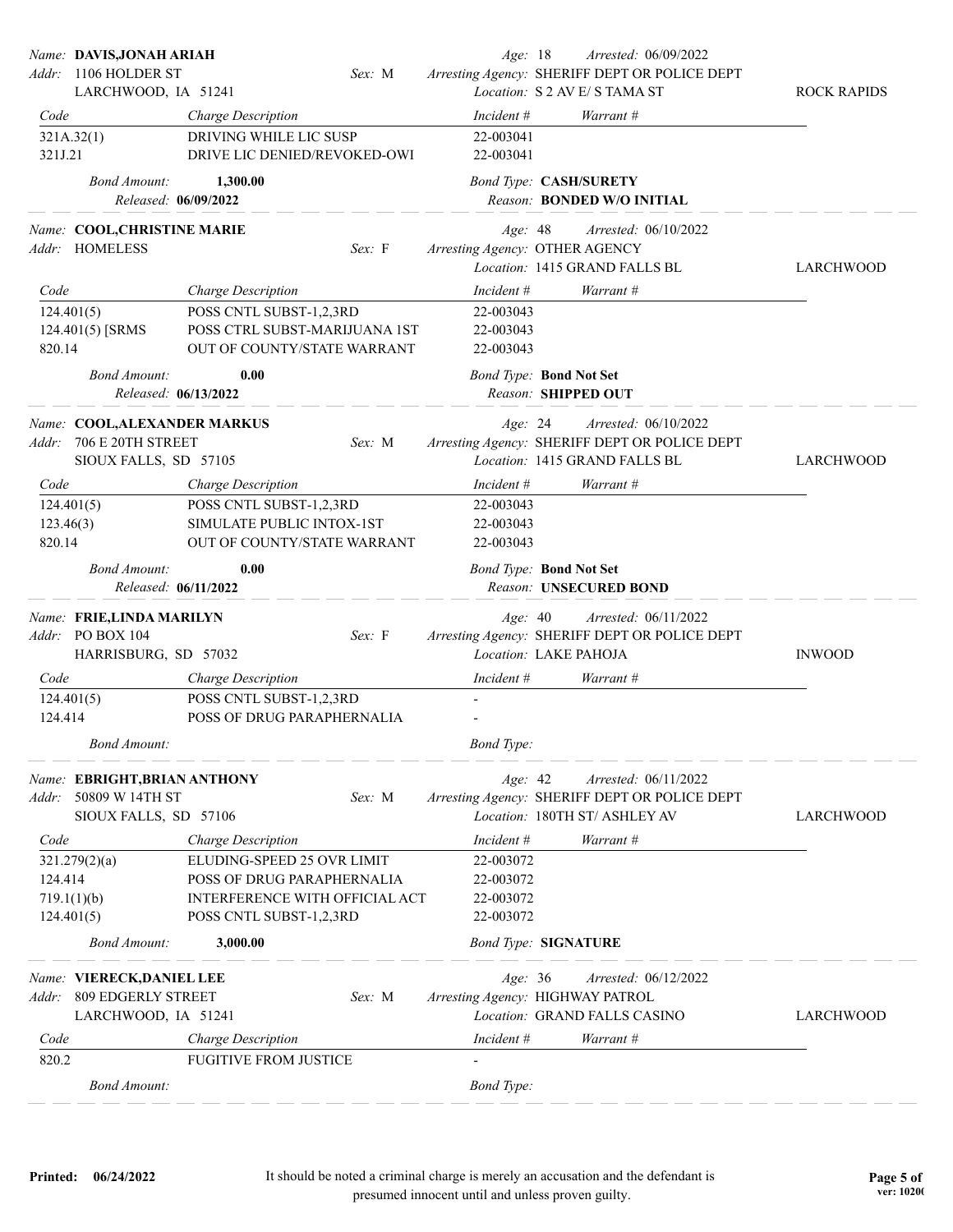| Addr: `   | Name: MAEYAERT, CHRISTOPHER RAY<br>202 PINE ST PO BOX 112 |                                                     | Sex: M | Age: 29                        | Arrested: 06/13/2022<br>Arresting Agency: SHERIFF DEPT OR POLICE DEPT |                    |
|-----------|-----------------------------------------------------------|-----------------------------------------------------|--------|--------------------------------|-----------------------------------------------------------------------|--------------------|
|           | LUCAN, MN 56255                                           |                                                     |        |                                | Location: 410 S BOONE ST                                              | <b>ROCK RAPIDS</b> |
| Code      | 714.2(3) [LARC]                                           | Charge Description<br>THEFT 3RD DEGREE>\$750<\$1500 |        | Incident #                     | Warrant #<br>22087                                                    |                    |
|           | 714.2(4) [LARC]                                           | THEFT 4TH DEGREE>\$300<\$750                        |        |                                | 22087                                                                 |                    |
|           | <b>Bond Amount:</b>                                       | 3,000.00                                            |        | <b>Bond Type: Bond Not Set</b> |                                                                       |                    |
|           | Name: FREDRICHSEN, DALTON SCOTT                           |                                                     |        | Age: 24                        | Arrested: 06/13/2022                                                  |                    |
|           | Addr: 207 E 3RD ST                                        |                                                     | Sex: M |                                | Arresting Agency: SHERIFF DEPT OR POLICE DEPT                         |                    |
|           | DELL RAPIDS, SD 57022                                     |                                                     |        |                                | Location: 1415 GRAND FALLS BL                                         | LARCHWOOD          |
| Code      |                                                           | <b>Charge Description</b>                           |        | Incident #                     | Warrant #                                                             |                    |
| 321L.4(2) |                                                           | IMP USE HANDICAPPED ID/PKG                          |        |                                |                                                                       |                    |
| 124.414   |                                                           | POSS OF DRUG PARAPHERNALIA                          |        |                                |                                                                       |                    |
|           | 124.401(5)                                                | POSS CNTL SUBST-1,2,3RD                             |        |                                |                                                                       |                    |
|           | <b>Bond Amount:</b>                                       |                                                     |        | <b>Bond</b> Type:              |                                                                       |                    |
|           | Name: WELCH, EMILY RUTH                                   |                                                     |        | Age: 21                        | Arrested: 06/13/2022                                                  |                    |
|           | Addr: 207 E 3RD ST                                        |                                                     | Sex: F |                                | Arresting Agency: SHERIFF DEPT OR POLICE DEPT                         |                    |
|           | DELL RAPIDS, SD 57022                                     |                                                     |        |                                | Location: 1415 GRAND FALLS BL                                         | LARCHWOOD          |
| Code      |                                                           | Charge Description                                  |        | Incident #                     | Warrant #                                                             |                    |
| 124.414   |                                                           | POSS OF DRUG PARAPHERNALIA                          |        |                                |                                                                       |                    |
|           | 124.401(5)                                                | POSS CNTL SUBST-1,2,3RD                             |        |                                |                                                                       |                    |
|           | <b>Bond Amount:</b>                                       |                                                     |        | <b>Bond Type:</b>              |                                                                       |                    |
|           | Name: SMITH, CHRISTOPHER ROBIN                            |                                                     |        | Age: 49                        | Arrested: 06/14/2022                                                  |                    |
| Addr:     | 1009 S TAMA ST                                            |                                                     | Sex: M |                                | Arresting Agency: SHERIFF DEPT OR POLICE DEPT                         |                    |
|           | ROCK RAPIDS, IA 51246                                     |                                                     |        |                                | Location: 1009 S TAMA ST                                              | <b>ROCK RAPIDS</b> |
| Code      |                                                           | Charge Description                                  |        | Incident #                     | Warrant #                                                             |                    |
| 123.46(2) |                                                           | PUBLIC INTOXICATION                                 |        |                                |                                                                       |                    |
|           | <b>Bond Amount:</b>                                       |                                                     |        | <b>Bond</b> Type:              |                                                                       |                    |
|           | Name: THOMPSON, CANBIE R                                  |                                                     |        | Age: 45                        | Arrested: 06/15/2022                                                  |                    |
|           | Addr: 24807 SUNDANCE RD                                   |                                                     | Sex: M | Arresting Agency: US MARSHAL   |                                                                       |                    |
|           | CHAMBERLAIN, SD 57352                                     |                                                     |        |                                | Location: MINNEHAHA COUNTY JAIL                                       | <b>SIOUX FALLS</b> |
| Code      |                                                           | Charge Description                                  |        | $Incident \#$                  | Warrant #                                                             |                    |
| 888       |                                                           | CONTRACT PRISONER                                   |        |                                |                                                                       |                    |
|           | <b>Bond Amount:</b>                                       | 0.00                                                |        | <b>Bond Type: Bond Not Set</b> |                                                                       |                    |
|           | Name: NELSON, ADAM CURTIS                                 |                                                     |        | Age: 44                        | Arrested: 06/15/2022                                                  |                    |
|           | Addr: 217 19TH ST APT 623                                 |                                                     | Sex: M |                                | Arresting Agency: SHERIFF DEPT OR POLICE DEPT                         |                    |
|           | SIOUX CITY, IA 51105                                      |                                                     |        |                                | Location: 2698 170TH ST                                               | <b>ROCK RAPIDS</b> |
| Code      |                                                           | Charge Description                                  |        | Incident #                     | Warrant #                                                             |                    |
|           | 124.401(5)                                                | POSS CNTL SUBST-1,2,3RD                             |        | 20-031354                      |                                                                       |                    |
|           | 124.401(5)                                                | POSS CNTL SUBST-1,2,3RD                             |        | 20-031354                      |                                                                       |                    |
| 124.414   |                                                           | POSS OF DRUG PARAPHERNALIA                          |        | 20-031354                      |                                                                       |                    |
|           | <b>Bond Amount:</b>                                       |                                                     |        | <b>Bond Type:</b>              |                                                                       |                    |
|           |                                                           |                                                     |        |                                |                                                                       |                    |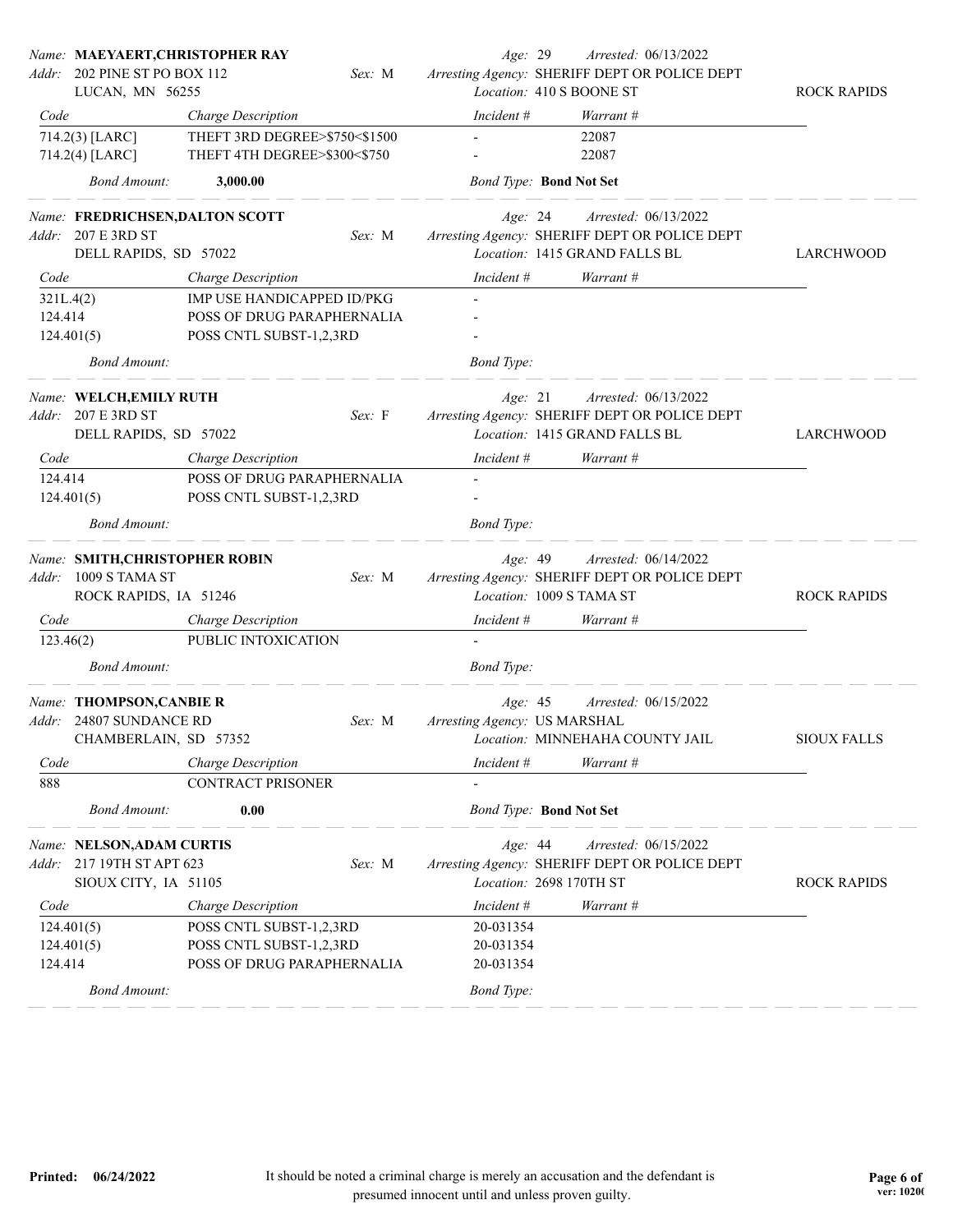|          | Name: SMIT, SHELLY ROSE                          |                                  |        | Age: 58           | Arrested: 06/15/2022                                                       |                    |
|----------|--------------------------------------------------|----------------------------------|--------|-------------------|----------------------------------------------------------------------------|--------------------|
|          | Addr: 413 E CRAWFORD                             |                                  | Sex: F |                   | Arresting Agency: SHERIFF DEPT OR POLICE DEPT                              |                    |
|          | LUVERNE, MN 56156                                |                                  |        |                   | Location: 206 S 2ND AV                                                     | <b>ROCK RAPIDS</b> |
| Code     |                                                  | Charge Description               |        | Incident #        | Warrant #                                                                  |                    |
|          | 811.2(8) [SRMS]                                  | <b>FAIL TO APPEAR</b>            |        |                   | 21375                                                                      |                    |
|          | 811.2(8) [SRMS]                                  | <b>FAIL TO APPEAR</b>            |        |                   | 22062                                                                      |                    |
| 811.2(8) |                                                  | <b>FAIL TO APPEAR</b>            |        |                   | 22068                                                                      |                    |
|          | <b>Bond Amount:</b>                              | 2,000.00                         |        |                   | <b>Bond Type: SIGNATURE</b>                                                |                    |
|          | Name: DRENTH, EMILLY ANN                         |                                  |        | Age: 39           | Arrested: 06/15/2022                                                       |                    |
|          | Addr: 2968 170TH ST                              |                                  | Sex: F |                   | Arresting Agency: SHERIFF DEPT OR POLICE DEPT                              |                    |
|          | ROCK RAPIDS, IA 51246                            |                                  |        |                   | Location: 410 S BOONE ST                                                   | <b>ROCK RAPIDS</b> |
| Code     |                                                  | Charge Description               |        | Incident #        | Warrant #                                                                  |                    |
|          | 124.401(5)                                       | POSS CNTL SUBST-1,2,3RD          |        | 22-003154         |                                                                            |                    |
|          | 124.401(5)                                       | POSS CNTL SUBST-1,2,3RD          |        | 22-003154         |                                                                            |                    |
| 124.414  |                                                  | POSS OF DRUG PARAPHERNALIA       |        | 22-003154         |                                                                            |                    |
|          | <b>Bond Amount:</b>                              | 0.00<br>Released: 06/15/2022     |        |                   | <b>Bond Type: Bond Not Set</b><br>Reason: BONDED W/O INITIAL               |                    |
|          |                                                  |                                  |        |                   |                                                                            |                    |
|          | Name: DAVIS, JONAH ARIAH<br>Addr: 1106 HOLDER ST |                                  |        | Age: 18           | Arrested: 06/16/2022                                                       |                    |
|          |                                                  |                                  | Sex: M |                   | Arresting Agency: SHERIFF DEPT OR POLICE DEPT<br>Location: 803 RAILROAD ST |                    |
|          | LARCHWOOD, IA 51241                              |                                  |        |                   |                                                                            | LARCHWOOD          |
| Code     |                                                  | Charge Description               |        | Incident #        | Warrant #                                                                  |                    |
|          | 723.4(1)(b)                                      | DISORDERLY CONDUCT -LOUD NOIS    |        | 22-003167         |                                                                            |                    |
|          | <b>Bond Amount:</b>                              | 0.00                             |        |                   | <b>Bond Type: Bond Not Set</b>                                             |                    |
|          |                                                  | Released: 06/16/2022             |        |                   | Reason: BONDED W/O INITIAL                                                 |                    |
|          | Name: BRANTSEN, JORDAN JAY                       |                                  |        | Age: 23           | Arrested: 06/16/2022                                                       |                    |
|          | Addr: 3261 ELMWOOD AVE                           |                                  | Sex: M |                   | Arresting Agency: SHERIFF DEPT OR POLICE DEPT                              |                    |
|          | ROCK VALLEY, IA 51247                            |                                  |        |                   | Location: DICKINSON CO                                                     | <b>SPIRIT LAKE</b> |
| Code     |                                                  | Charge Description               |        | Incident #        | Warrant #                                                                  |                    |
| 708.2(1) |                                                  | ASSAULT W/ INTENT-SER INJURY     |        |                   |                                                                            |                    |
|          |                                                  |                                  |        |                   |                                                                            |                    |
|          | <b>Bond Amount:</b>                              |                                  |        | <b>Bond</b> Type: |                                                                            |                    |
|          | Name: CALL, MARYAH ROSE                          |                                  |        | Age: 21           | Arrested: 06/16/2022                                                       |                    |
|          | Addr: 7435 S HOMAN PLACE UNIT 8                  |                                  |        |                   | Sex: F Arresting Agency: SHERIFF DEPT OR POLICE DEPT                       |                    |
|          | SIOUX FALLS, SD 57106                            |                                  |        |                   | Location: 206 S 2ND AV                                                     | <b>ROCK RAPIDS</b> |
| Code     |                                                  | Charge Description               |        | Incident #        | Warrant #                                                                  |                    |
| 811.2(8) |                                                  | FAIL TO APPEAR                   |        |                   | 22084                                                                      |                    |
|          |                                                  |                                  |        |                   |                                                                            |                    |
|          | <b>Bond Amount:</b>                              | 1,000.00                         |        |                   | <b>Bond Type: CASH/SURETY</b>                                              |                    |
|          | Name: CAIN, DAKOTA RAY                           |                                  |        | Age: 27           | Arrested: 06/16/2022                                                       |                    |
| Addr:    | 7435 S HOMAN PLACE UNIT 8                        |                                  | Sex: M |                   | Arresting Agency: SHERIFF DEPT OR POLICE DEPT                              |                    |
|          | SIOUX FALLS, SD 57106                            |                                  |        |                   | Location: 206 S 2ND AV                                                     | <b>ROCK RAPIDS</b> |
| Code     |                                                  | Charge Description               |        | Incident #        | Warrant #                                                                  |                    |
| 811.2(8) |                                                  | FAIL TO APPEAR                   |        |                   | 22085                                                                      |                    |
|          |                                                  |                                  |        |                   |                                                                            |                    |
|          | <b>Bond Amount:</b>                              | 1,000.00<br>Released: 06/23/2022 |        |                   | <b>Bond Type: CASH/SURETY</b><br>Reason: <b>BOND POSTED</b>                |                    |
|          | Name: HALMA, RYAN GEORGE                         |                                  |        | Age: 38           | Arrested: 06/16/2022                                                       |                    |
|          | Addr: 412 S MAIN ST                              |                                  | Sex: M |                   | Arresting Agency: SHERIFF DEPT OR POLICE DEPT                              |                    |
|          | INWOOD, IA 51240                                 |                                  |        |                   | Location: 410 S BOONE ST                                                   | <b>ROCK RAPIDS</b> |
| Code     |                                                  | Charge Description               |        | Incident #        | Warrant #                                                                  |                    |
| 908.11   |                                                  | VIOLATION OF PROBATION           |        |                   | 22139                                                                      |                    |
|          |                                                  |                                  |        |                   |                                                                            |                    |
|          | <b>Bond Amount:</b>                              |                                  |        | <b>Bond</b> Type: |                                                                            |                    |
|          |                                                  |                                  |        |                   |                                                                            |                    |

**Printed:**  $06/24/2022$  It should be noted a criminal charge is merely an accusation and the defendant is **Page 7 of** presumed innocent until and unless proven guilty.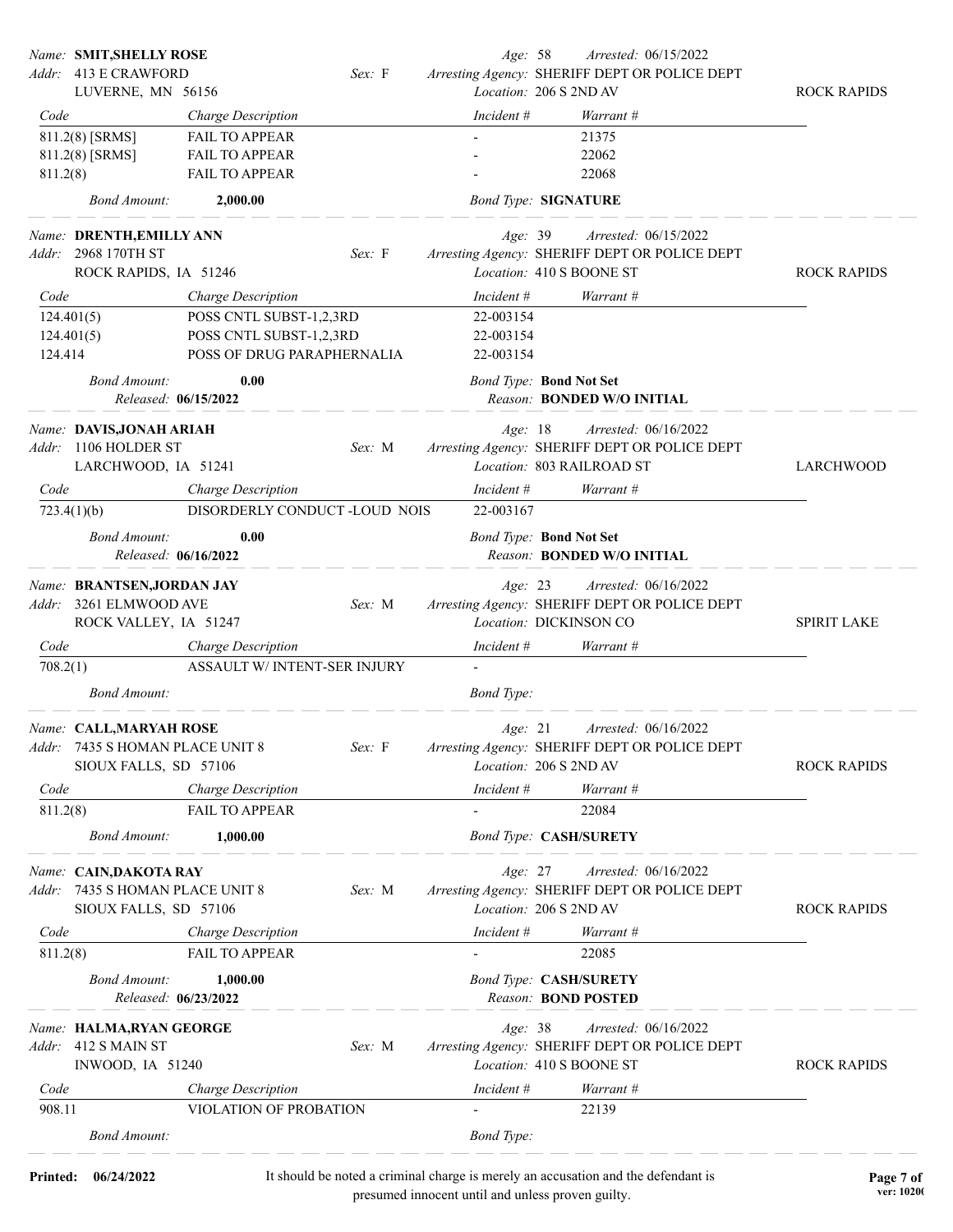|                                        | Name: ALLENDER,JOSH LEE<br>Addr: 615 CEDAR ST                                   |                                                                                                                                                | Sex: M | Age: 43                             | Arrested: 06/17/2022<br>Arresting Agency: SHERIFF DEPT OR POLICE DEPT                                  |                    |
|----------------------------------------|---------------------------------------------------------------------------------|------------------------------------------------------------------------------------------------------------------------------------------------|--------|-------------------------------------|--------------------------------------------------------------------------------------------------------|--------------------|
|                                        | CHEROKEE, IA 51012                                                              |                                                                                                                                                |        |                                     | Location: 103 N HARMS ST                                                                               | <b>GEORGE</b>      |
| Code                                   |                                                                                 | Charge Description                                                                                                                             |        | Incident #                          | Warrant #                                                                                              |                    |
| 908.11                                 |                                                                                 | VIOLATION OF PROBATION                                                                                                                         |        | 22-003199                           |                                                                                                        |                    |
|                                        | <b>Bond Amount:</b>                                                             |                                                                                                                                                |        | <b>Bond</b> Type:                   |                                                                                                        |                    |
| Addr:                                  | Name: DENBESTEN, TYLER JOE<br>INWOOD, IA 51240                                  | 322 E WASHINGTON ST PO BOX 232                                                                                                                 | Sex: M | Age: 33                             | Arrested: 06/18/2022<br>Arresting Agency: SHERIFF DEPT OR POLICE DEPT<br>Location: 322 E WASHINGTON ST | <b>INWOOD</b>      |
| Code                                   |                                                                                 | Charge Description                                                                                                                             |        | Incident #                          | Warrant #                                                                                              |                    |
| 908.11                                 |                                                                                 | VIOLATION OF PROBATION                                                                                                                         |        |                                     | 22156                                                                                                  |                    |
|                                        | 124.401(1)(d) [F                                                                | CONTROLLED SUBSTANCE VIOL-FELD                                                                                                                 |        | 22-003207                           | 22157                                                                                                  |                    |
| 453B.12                                |                                                                                 | DRUG TAX STAMP VIOLATIONS                                                                                                                      |        | 22-003207                           | 22157                                                                                                  |                    |
| 124.401(5)                             |                                                                                 | POSS CNTL SUBST-1,2,3RD                                                                                                                        |        | 22-003207                           | 22157                                                                                                  |                    |
| 124.401(5)                             |                                                                                 | POSS CNTL SUBST-1,2,3RD                                                                                                                        |        | 22-003207                           | 22157                                                                                                  |                    |
| 124.414                                |                                                                                 | POSS OF DRUG PARAPHERNALIA                                                                                                                     |        | 22-003207                           | 22157                                                                                                  |                    |
|                                        | <i>Bond Amount:</i>                                                             | 19,000.00                                                                                                                                      |        | <b>Bond Type: CASH/SURETY</b>       |                                                                                                        |                    |
| Addr:                                  | Name: BENGARD, BLAKE MICHAEL<br>1007 MAPLE CT<br>ALTON, IA 51003                |                                                                                                                                                | Sex: M | Age: 41<br>Location: 317 E OHIO AV  | Arrested: 06/18/2022<br>Arresting Agency: SHERIFF DEPT OR POLICE DEPT                                  | <b>GEORGE</b>      |
| Code                                   |                                                                                 | Charge Description                                                                                                                             |        | Incident #                          | Warrant #                                                                                              |                    |
|                                        | 708.2A(2)(b)                                                                    | DOMESTIC ASSLT-BODILY INJRY-1S                                                                                                                 |        | 22-003212                           |                                                                                                        |                    |
|                                        | <b>Bond Amount:</b><br>Released: 06/18/2022                                     | 1,000.00                                                                                                                                       |        | <b>Bond Type: CASH/SURETY</b>       | Reason: <b>BOND POSTED</b>                                                                             |                    |
| Addr:                                  | Name: HAWK,MOLLY MARIE<br>1511 S FIRST AVE<br>SIOUX FALLS, SD 57105             |                                                                                                                                                | Sex: F | Age: 40                             | Arrested: 06/18/2022<br>Arresting Agency: SHERIFF DEPT OR POLICE DEPT<br>Location: 13OTH/BEECH AVE     | LARCHWOOD          |
| Code                                   |                                                                                 | Charge Description                                                                                                                             |        | Incident #                          | Warrant #                                                                                              |                    |
| 726.3<br>321.20B<br>321.284<br>321.285 | 321J.2(2)(b)                                                                    | ABANDON/NEGLECT DEPENDANT PERS<br>OWI-2ND OFFENSE<br>PROVIDE PROOF FINANCIAL LIABIL<br><b>OPEN CONTAINER-DRIVER 21+ YOA</b><br><b>SPEEDING</b> |        |                                     |                                                                                                        |                    |
|                                        | <b>Bond Amount:</b><br>Released: 06/19/2022                                     | 0.00                                                                                                                                           |        | <b>Bond Type: SIGNATURE</b>         | Reason: <b>BOND POSTED</b>                                                                             |                    |
|                                        | Name: JANSMA,ANDREA LEE<br>Addr: 304 FIFTH ST<br>ROCK RAPIDS, IA 51246          |                                                                                                                                                | Sex: F | Age: 41<br>Location: 410 S BOONE ST | Arrested: 06/18/2022<br>Arresting Agency: SHERIFF DEPT OR POLICE DEPT                                  | <b>ROCK RAPIDS</b> |
| Code                                   |                                                                                 | Charge Description                                                                                                                             |        | Incident #                          | Warrant #                                                                                              |                    |
|                                        | 321J.2(2)(a)                                                                    | <b>OWI-1ST OFFENSE</b>                                                                                                                         |        |                                     |                                                                                                        |                    |
|                                        | <b>Bond Amount:</b><br>Released: 06/19/2022                                     | 1,000.00                                                                                                                                       |        | <b>Bond Type: CASH/SURETY</b>       | Reason: BONDED W/O INITIAL                                                                             |                    |
|                                        | Name: WALLENBURG,RONNIE DEAN<br>Addr: 402 N 2ND ST PO BOX 247<br>DOON, IA 51235 |                                                                                                                                                | Sex: M | Age: 66<br>Location: 402 N 2ND ST   | Arrested: 06/18/2022<br>Arresting Agency: SHERIFF DEPT OR POLICE DEPT                                  | <b>DOON</b>        |
| Code                                   |                                                                                 | Charge Description                                                                                                                             |        | Incident #                          | Warrant #                                                                                              |                    |
|                                        | 708.2A(2)(a)                                                                    | DOMESTIC ABUSE ASSAULT-1ST                                                                                                                     |        |                                     |                                                                                                        |                    |
|                                        | <b>Bond Amount:</b><br>Released: 06/19/2022                                     | 300.00                                                                                                                                         |        | <b>Bond Type: CASH/SURETY</b>       | Reason: <b>BOND POSTED</b>                                                                             |                    |